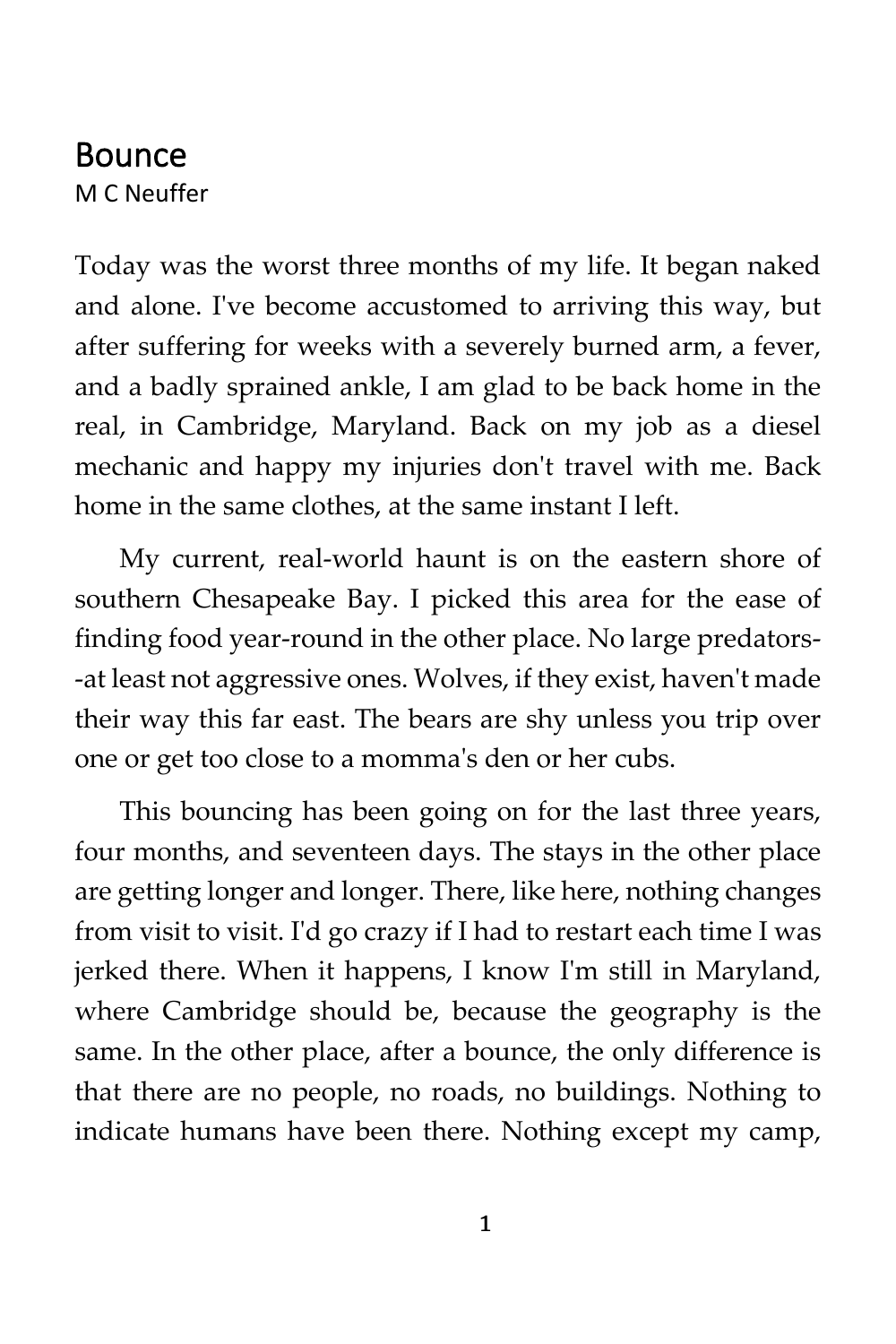such as it is. Anyone who longs for a new, pristine world is nuts. I no longer think I'm crazy.

When in civilization, I lead a mundane life. No one keeps track of me except my boss. He only cares I show up for work and do the job. Before all this started, I was the poster boy for going out with the guys, loudly tipping back more than a few beers, and joining them in casual tokes. I tried the live-in girlfriend bit, but the first two tired of my boys dropping by at all hours, so they ended those experiments in cohabitation. At twenty-six, I felt I had plenty of time before age tapped my brakes, slowing me for the exit to a settled life. Now, time is a weird thing. I come back exactly as I was when I left. I don't age while I'm gone.

Before my first trip, I was living in Massachusetts. The shift was only a few minutes, but it shook me and knocked out all my support pins. The next time, I spent three wet days without fire until lightning struck. I salvaged a burning stick. That night was like living at the Ritz: hot fire, light in the darkness. I could see my roasted meal of worms and bugs-on-a-stick. That was long before I pulled up stakes and moved south.

Frankly, I don't know if I'm projected to the extreme past, some post-human far future, or a parallel universe. There's been no evidence to support any of those. The sun, moon, and night sky appear the same in both places. I've memorized the constellations. The only thing I do know as certain is the land. It doesn't change between here and there except for the absence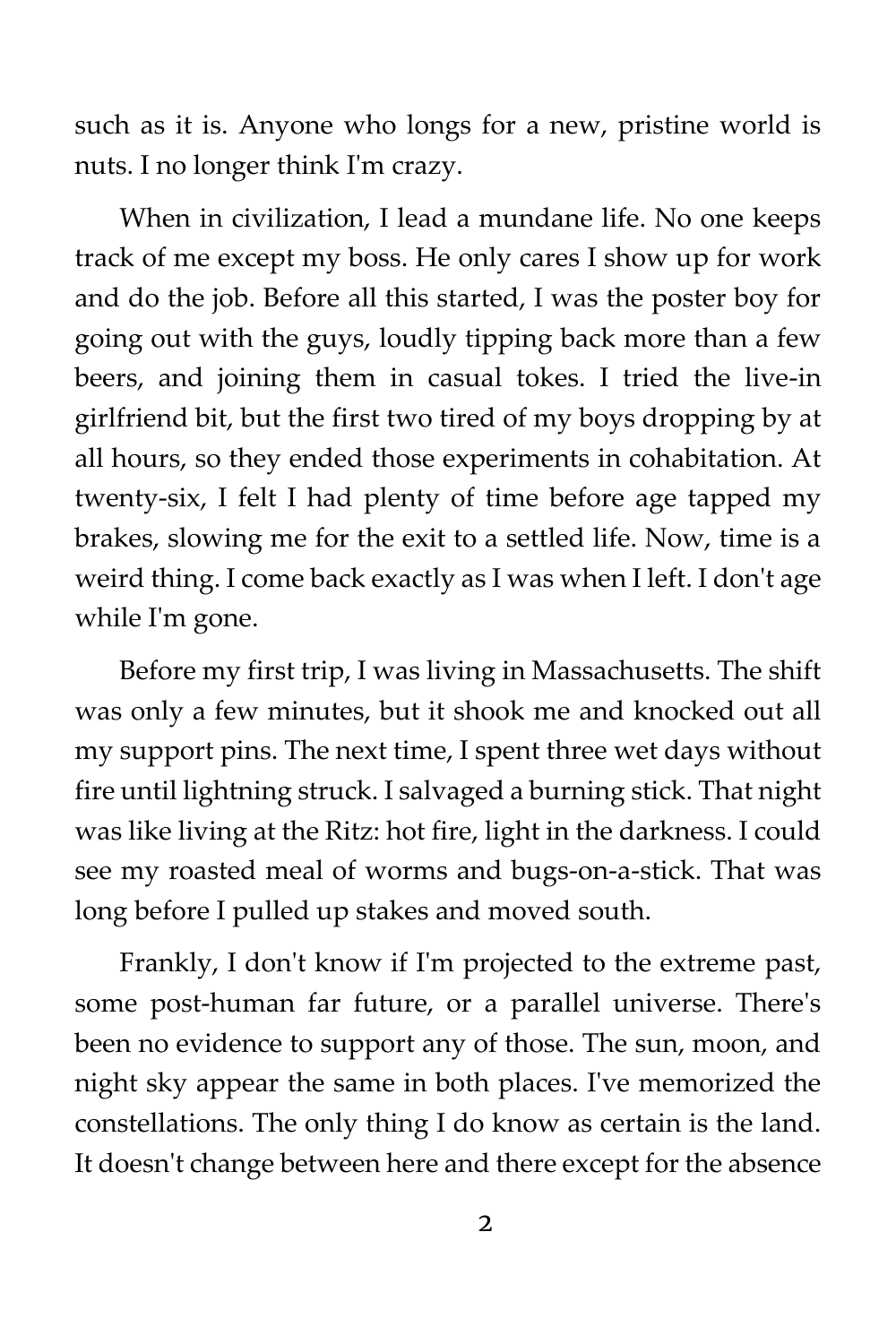of human impacts like building excavations, quay walls, or cuts through hills for highways. When you're scraping hides for clothes, you have a lot of time to think. If I could take a simple knife with me, life would be so much easier there.

## **Two years further on**

Eyes follow me everywhere I go. Some are curious, some fearful. Others wonder how I taste. Except for the occasional crow, none are brave enough to enter my camp. By study and necessity, I've learned which local plants are edible and the animals' natural habits in this area. Deer abound, but catching them is impossible, so I wait for them to step into my snares. Placed along the game trails, those need frequent checking. Take too long, and my catch will gnaw through their hardened leather thongs.

Deadfalls and snares work reasonably well for smaller mammals. Roast rat isn't too bad. Along the coast, my diet is mostly seafood. Crabs, clams, fish. Cattail and dandelion roots provide starch in most seasons. Both are everywhere, so I've no need to go too far afield. I'm spending more time in the other place now than in the real. Sometimes I wish whatever was doing this to me would make up its mind. Stop this yo-yo effect.

Now that I'm confident the shifts will stay on a regular cycle, I've decided to move. If I want to improve my existence here, I need more than the bay shores can provide. I'm sure enough now in my skills to strike out northwest into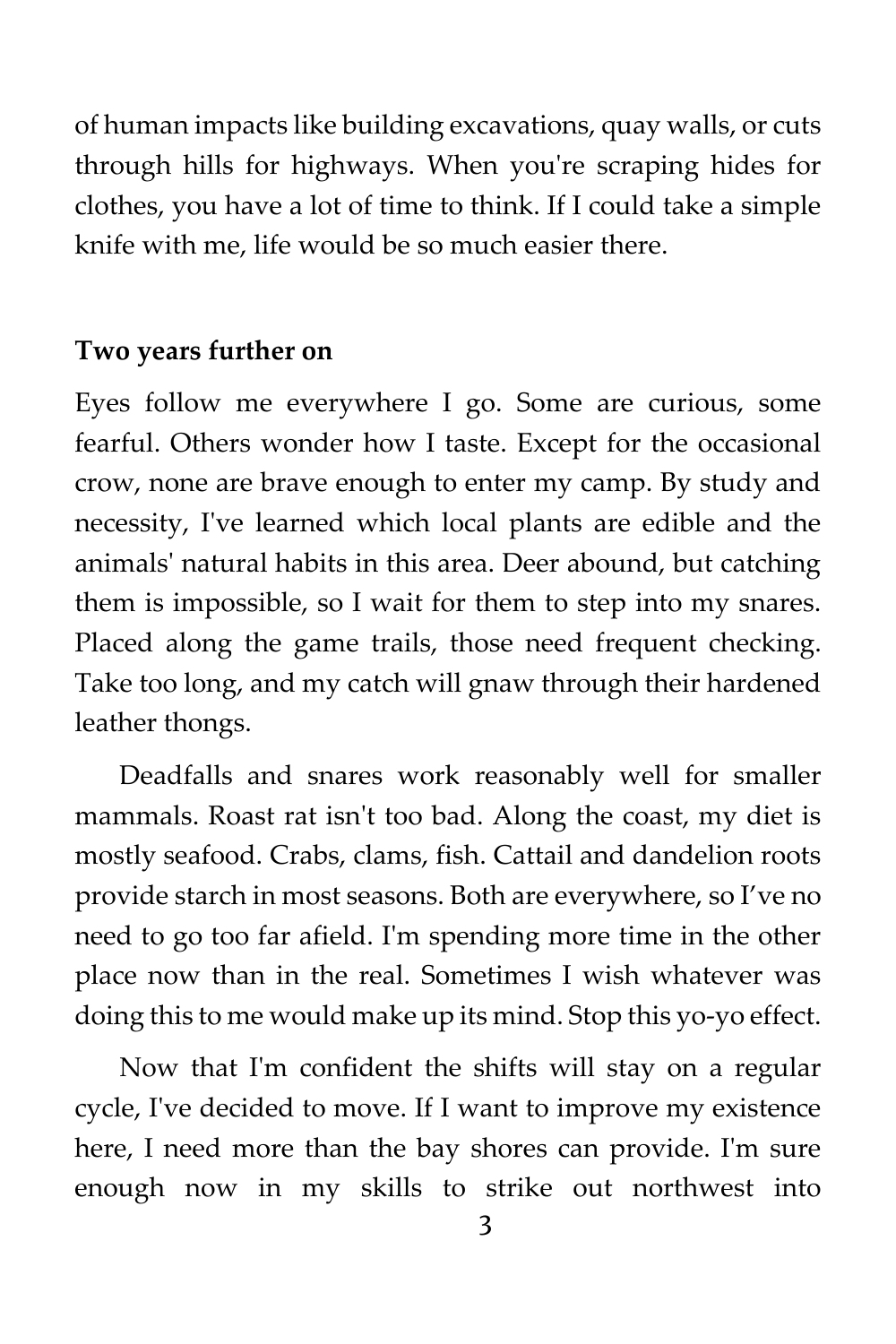Pennsylvania to the iron deposits. Though confident, I'm not crazy enough to try crossing the bay in my canoe. My plan is to stick close to the shoreline until I get to the north bay. When I'm in the real, moving to the Appalachian foothills would mean leaving behind the tools, clothing, and carriers I've made.

My possessions don't fill my outrigger dugout canoe, but they're all I have. The leather sacks, stone hatchet, and hand choppers are priceless. As I travel north up the bay in the other, I'll relocate every twenty miles back home in the real. I might have to hunker down during the worst of winter. My trip will take more than two years, with all the necessary doubling back on foot. Having saved a good chunk of my pay in the last four years, and bought a small motorhome. The rest covers the modest living expenses I'll need along the way when among people.

\*\*\*

At the mouth of the Susquehanna River, I was delayed by storms. I weathered those few days near Havre de Grace. My destination is Harrisburg, or where it's at in the real. Garrett Island floats in the middle of the river and gave me a place to rest, refresh and forage. After the storms passed, I rounded the island and sighted smoke. I grounded my boat and watched, waiting to see which way the fire was traveling on the river's western shoreline. The smoke stayed constant for about an hour, not increasing or decreasing, not moving. My hopes rise.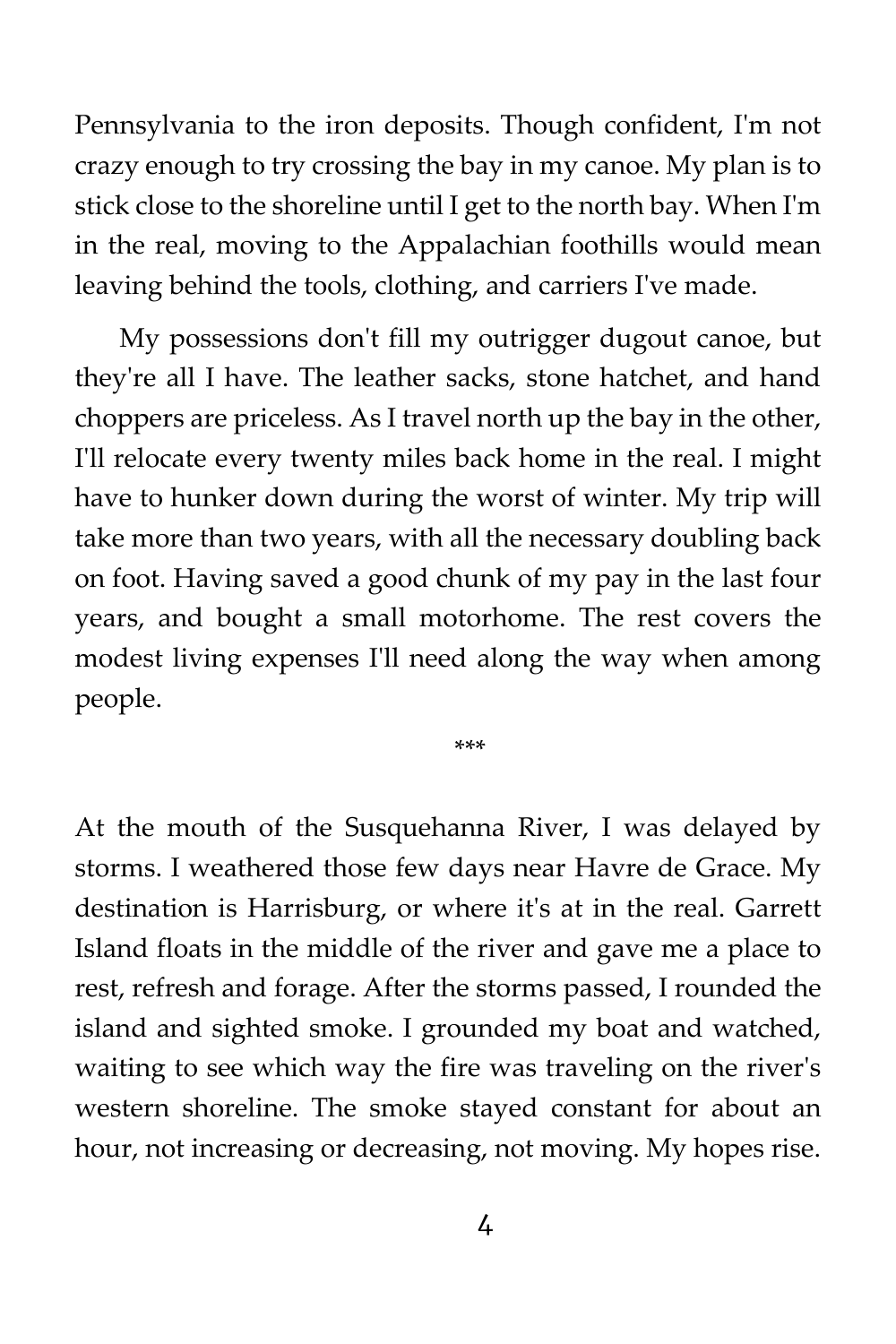Is this evidence of life? I mean, the intelligent, firecontrolling kind. And is it human? Being the only person in this world has driven me to some wild speculations, including the theory I might be trapped in some advanced alien civilization's terrarium.

\*\*\*

They're human, or at least as human-limited as I am. One person stayed here. A hastily made bed of leaves coated the depression they dug for that purpose, softening the dirt, removing stones and roots. Warm coals, one set of footprints, smaller than mine. Nothing left behind except root tops and rabbit bones. I followed the trail. More speculation: if there's one here, could there be others?

Tracking isn't hard. I've become expert at following game trails. Still, I'm cautious, not wanting to run up their back unexpectedly. Their path stays to the easy ground, moving around higher hills, avoiding overgrown areas, following the river south. By the stride, I can tell their pace is neither leisurely nor hurried.

I'm getting further from my bounce point than I'm comfortable with, but finding another person here takes precedence.

\*\*\*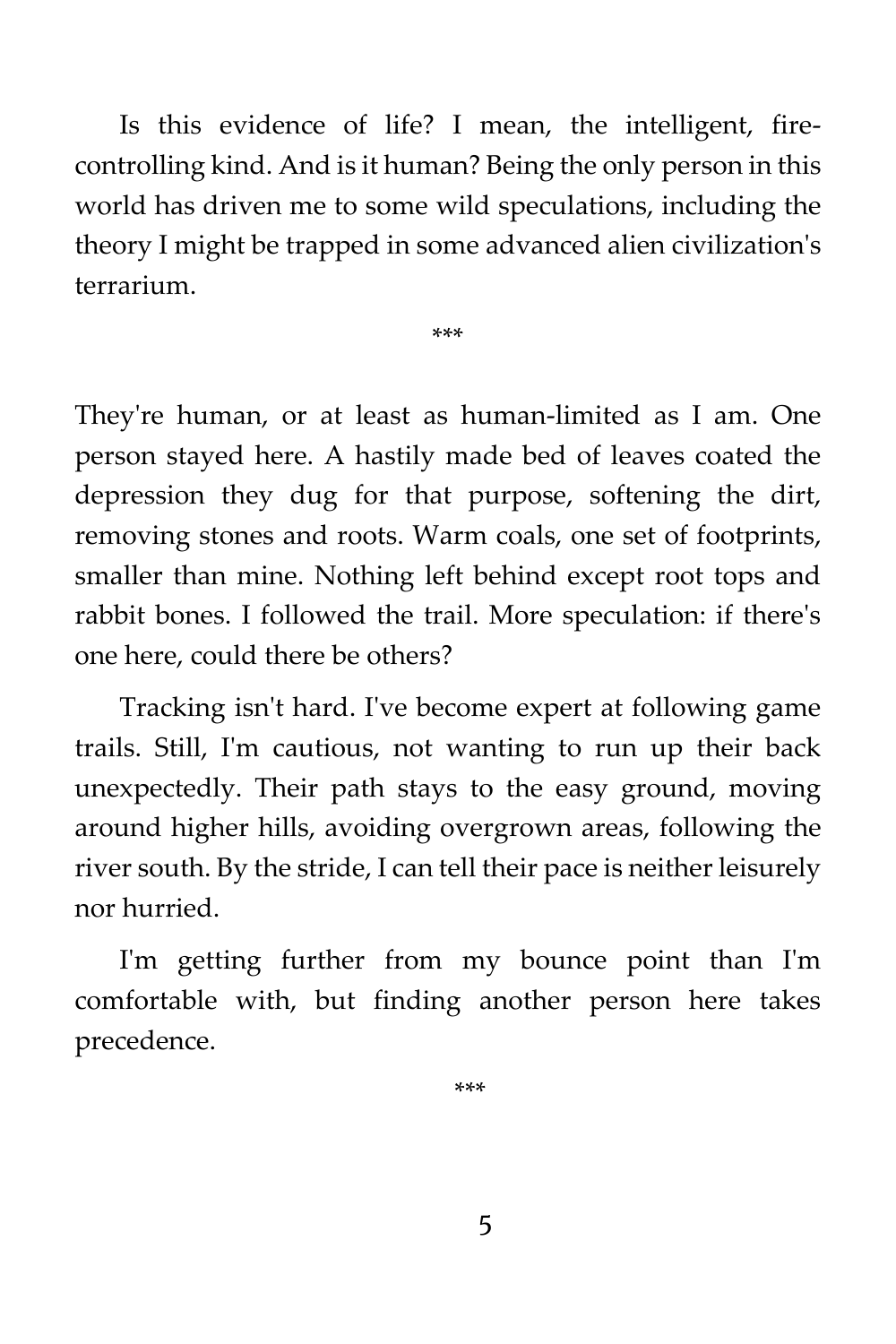The coffee's still hot in my mug. This past bounce started and ended at one of those mega truck stops, me eating at the counter. I know I have at least a week before another shift. I'll continue practicing my skills and studying local maps for most of that time. In the here, I'll drive to where I was in the other, so I can find my clothes and pack when I land again. It's the best way. A thirty-minute drive covers the same distance as a two or three day hike in the other.

\*\*\*

It's a woman, so there won't be any male posturing when we meet. She has her back to me, readying her night hole under the trees, up-slope from the small gully I'll need to cross to get to her camp. Watching, I try to determine her skill level. Her clothes are reasonably well made, but she hasn't scraped off all the fur. You need to do that to keep insects from adopting your warmth as home. I'll tell her.

She's fit. Early thirties, I'd guess. Her movements are smooth, efficient, well thought out. Well, no time like the present. I know my voice will startle her, so I wait until she turns in my direction to prevent making it worse by coming from behind.

"Hello."

Her head jerked up. A bone knife flashed in her hand. Man, she's quick with that.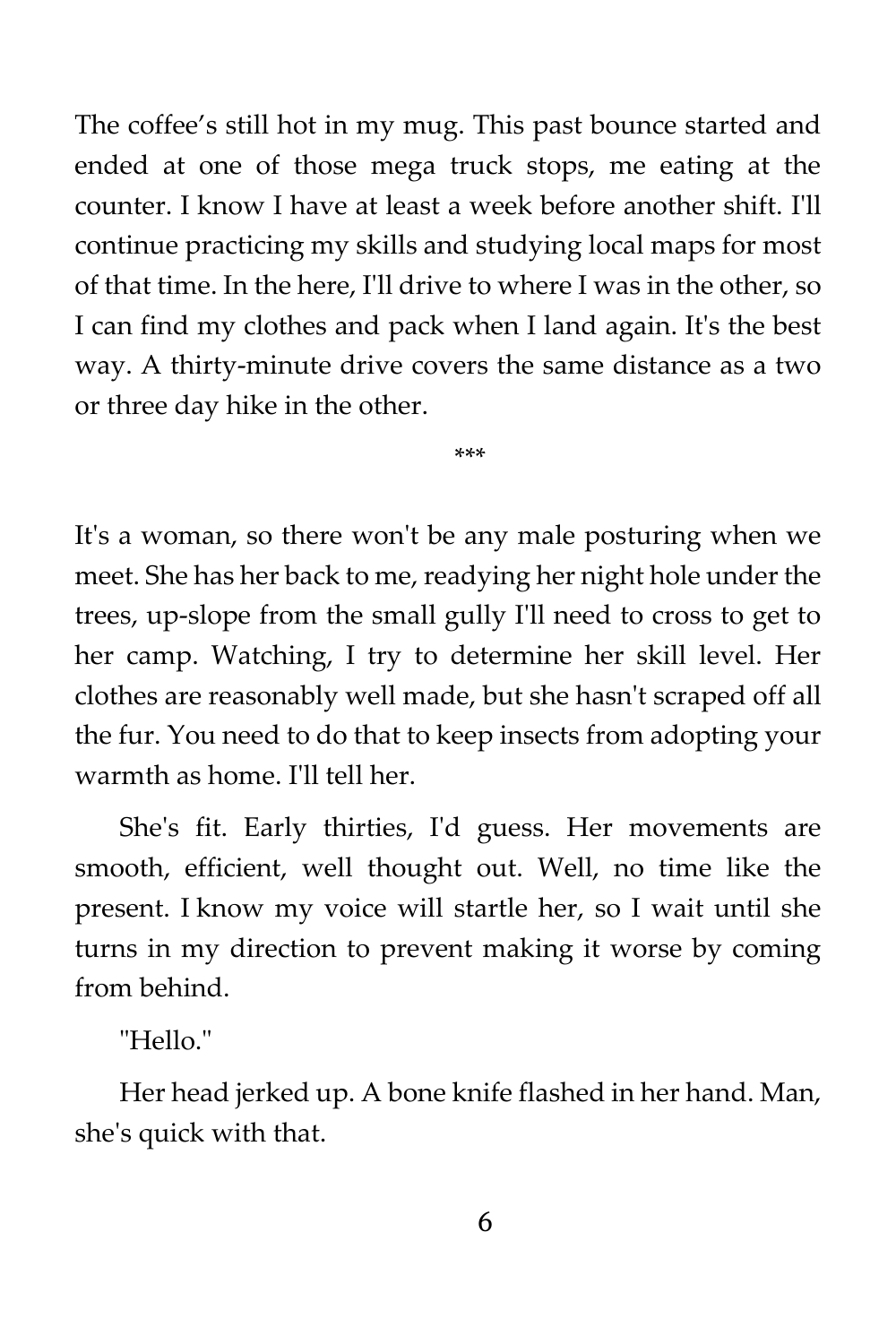"Stand where you are. Don't come any closer. Are you alone?" Her head is on a constant swivel.

Standing, I held my arms out, no weapons showing. "I'm alone. Thought I was the only one here. My name is Nathan. I go by Nate."

Tilting her head, still wary, she replied, "I'm Emma."

As she stood, her off-hand grasped her spear. Mine lies at my feet. I feel like a piece of meat she's inspecting, deciding if I'm too ripe to trust. Since I bounced in today, I don't have the beard I usually grow on extended stays. I hope it gave me a more civilized appearance than the usual barbarian one I sport here. My fingernails are clean.

After a few minutes, she motioned for me to sit on the other side of her fire.

"How long have you been here?" she asked.

"You mean, this time?"

"Both."

"The bounces--that's what I call 'em--started five years ago." I shift when the smoke drifts my way. "As for this one, it was the day before yesterday. But I picked up your trail ten days ago — I mean, three days here. Saw your campfire smoke from the other side of the river. Got delayed by a fifteen-mile offset."

I sit cross-legged. She crouches, both feet planted, ready to jump, to run, or fight.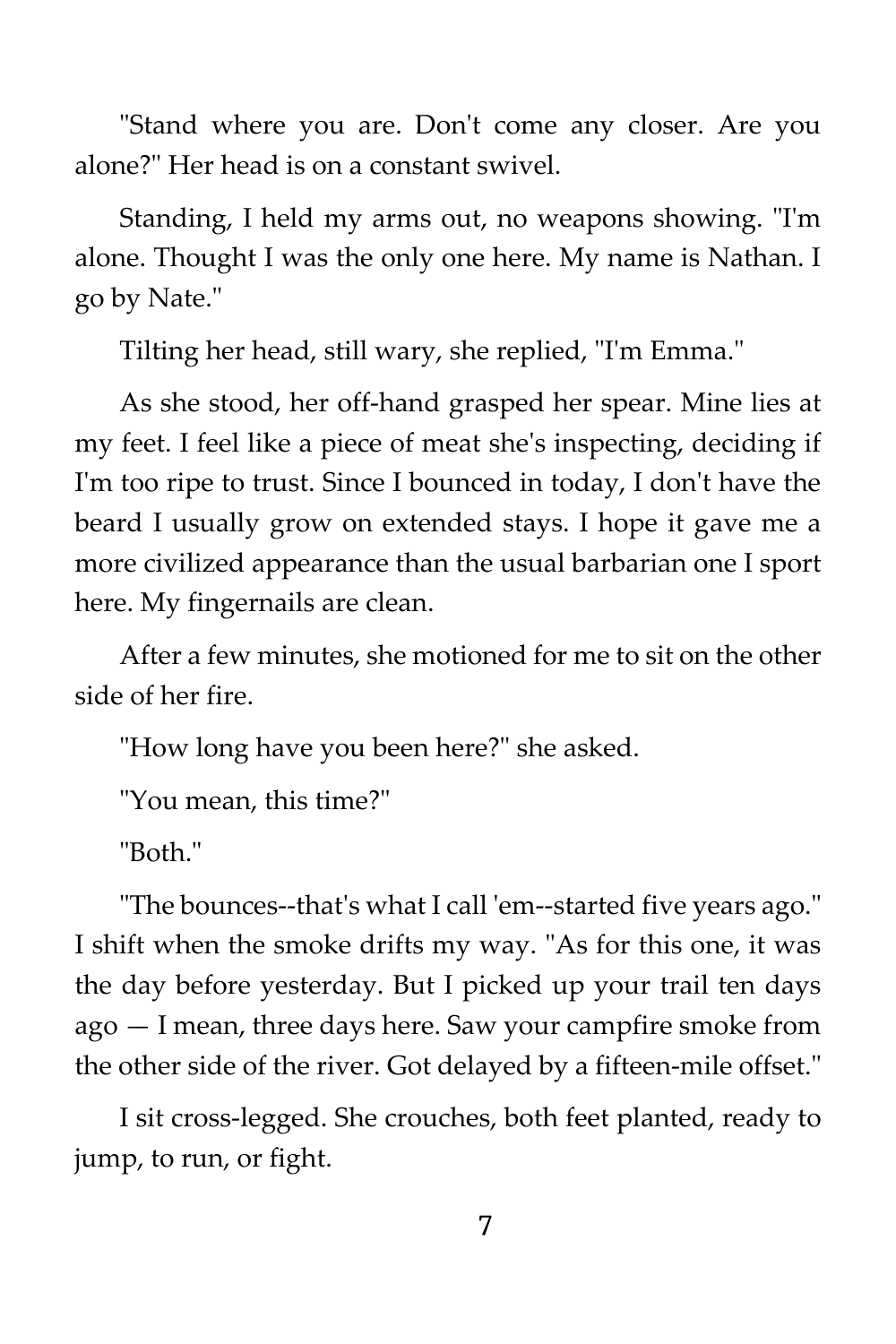"I've been popping for about the same length of time. Where did you start?" She keeps her hand on her stone blade. Hard to miss her clenched grip. "And when? What year is this to you?"

"Massachusetts. New Bedford, south of I-195. For me, this is 2028. You?"

Emma's brows come together, unsettled. "New London, Connecticut. Navy base there. Same year for me too. I'm hitching and backpacking when I'm on the road."

"You in the navy?"

She picked up a twig, snapped it, tossed half in the fire. "Was. Hospital corpsman, but I quit, or rather, was asked to leave. Medical discharge. I couldn't stand the returns. I went a little psycho for a bit. How do you handle it?"

"I'm a mechanic. Big trucks. Probably easier for me, living alone, not working with people. I've got a motorhome now. A small one to keep my home base close by."

"Home base?"

"Yeah, you know, being sent back to the same place each time."

"What do you mean?"

This confused me. I leaned forward. "Don't you get put back in the same place you bounced from?"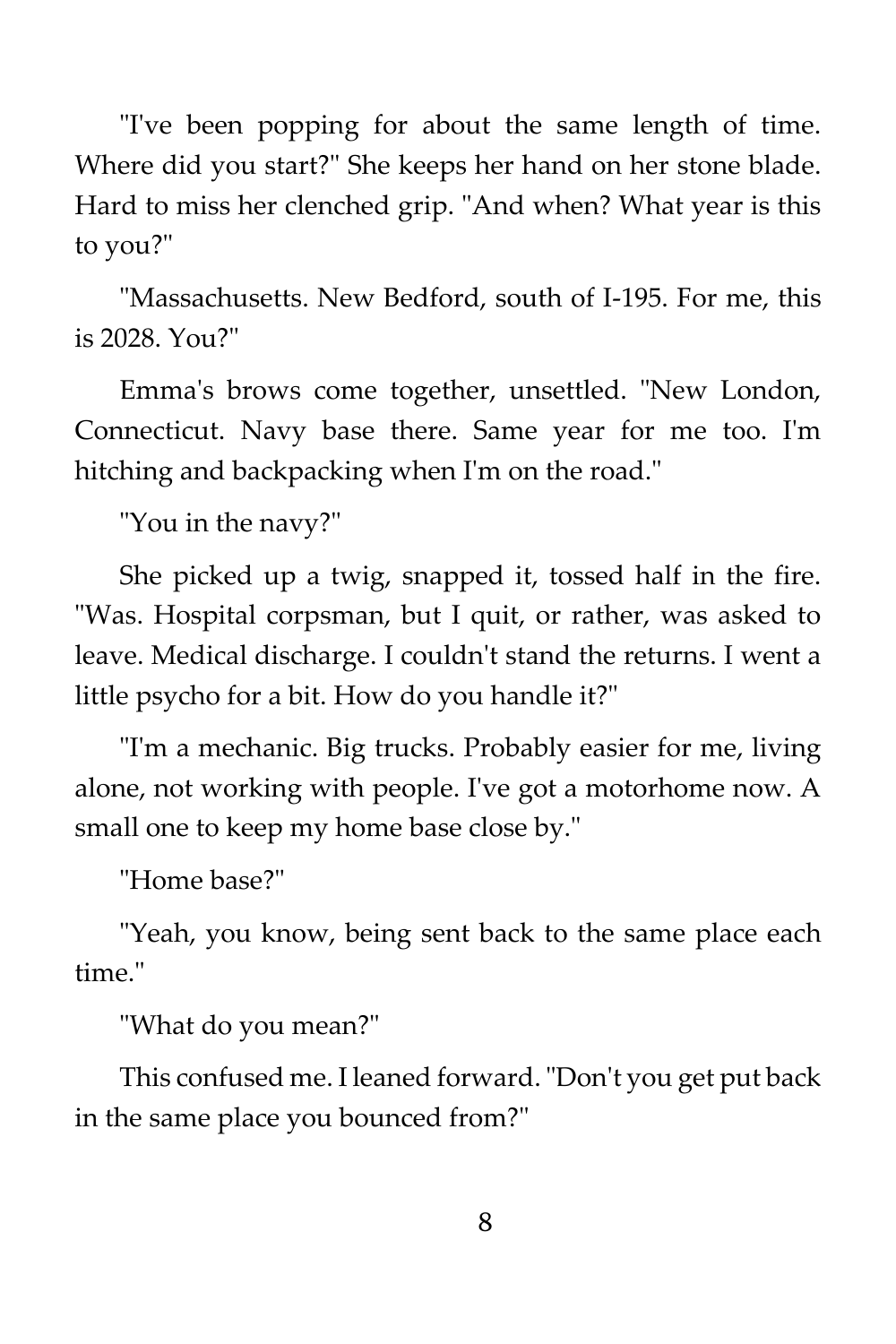The face she's making. I've seen it before when someone thinks you're nuts or stupid. "No, I pop out wherever I am along my trip. I stop for a few months now and then to pick up odd jobs for cash and wait for the next shift."

She's interested now, relaxed enough to put aside her knife. "Well, there's a difference. You don't have to cover the same ground twice. Where you headed? Anywhere in particular?"

Eyes down, Emma stirred the dirt in front of her. "A general southwest direction. You know, warmer winters. Maybe do the Huck Finn thing, float down the Mississippi." Her eyes come up. "Have you noticed the weather?"

"Yeah, same on both sides of a bounce, and same time of day." I moved my hands to the side and leaned back. She twitched.

"Where are you headed?" Emma asked.

"Eastern Pennsylvania. I know where there should be some iron ore deposits on the surface."

Something's not right in her world. She covered her mouth. Her eyes got big. I was relieved when she let out a belly laugh. "You gonna be this world's only blacksmith? Open up a shop?"

Her laughter brings me to the same. "No. Well, yes. I wanted to see if I could smelt some iron for tools. Build a cabin and farm. Improve my situation here. Don't suppose you've seen any other people, have you?"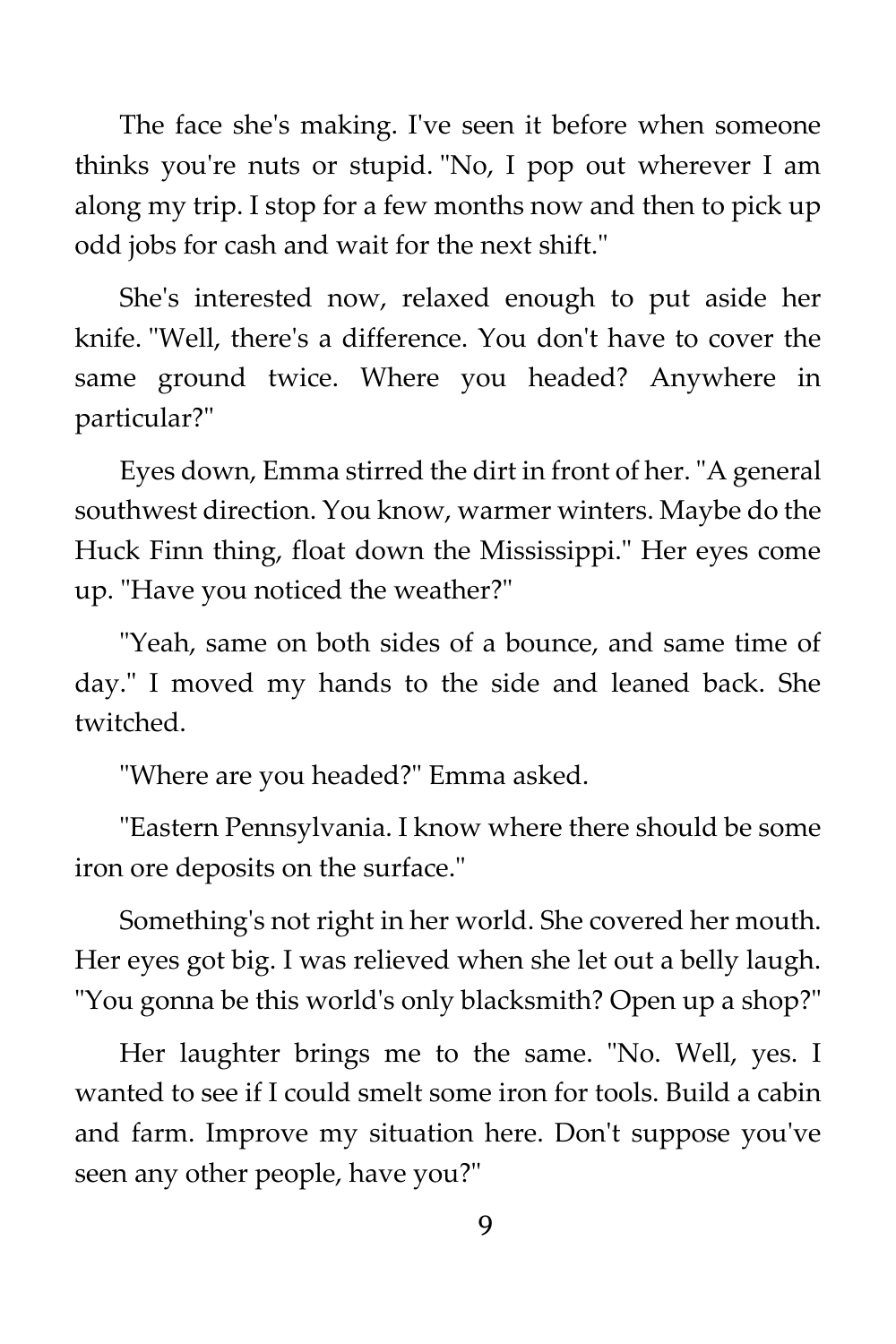She grinned. "No, you're the first to fall into my web." Her comment startles me. "Hey, hey. It was a joke. I'm not some inter-dimensional witch or anything."

"Sorry," I said. "So many things are rattling around in my brain about all this. Ready to accept almost any explanation." Is that sadness or pity on her face? "Hey, before I forget, if you pop out of here, I'm parked at the Conoco on Route 1, at the Berkley exit. You're welcome to travel with me if you want. It's the Ranger motorhome with the red stripe. Maryland plates. If I go first, I'll wait for you."

Her eyes shift. "I'll think about it. In the meantime, want some rabbit stew? I've got seasonings. Go dig up some wild onions while I put the stew pot on."

"You have a stew pot?"

"It's fired clay. I made it here. What do you call this place?"

"I call it the other."

"Good enough." Emma stared into the night, listening. "I've called it a lot of things. Mostly fuck this place."

\*\*\*

It was the shortest stay I've had in years. We spent the night in Emma's camp. In the morning, we found ourselves bounced to my motorhome. Both of us have been dumped into the same time and place. Exactly where I'd been when I left. She's in her here clothes, backpack next to her. Not knowing how much time we have on this jump creates its own rules: stick together,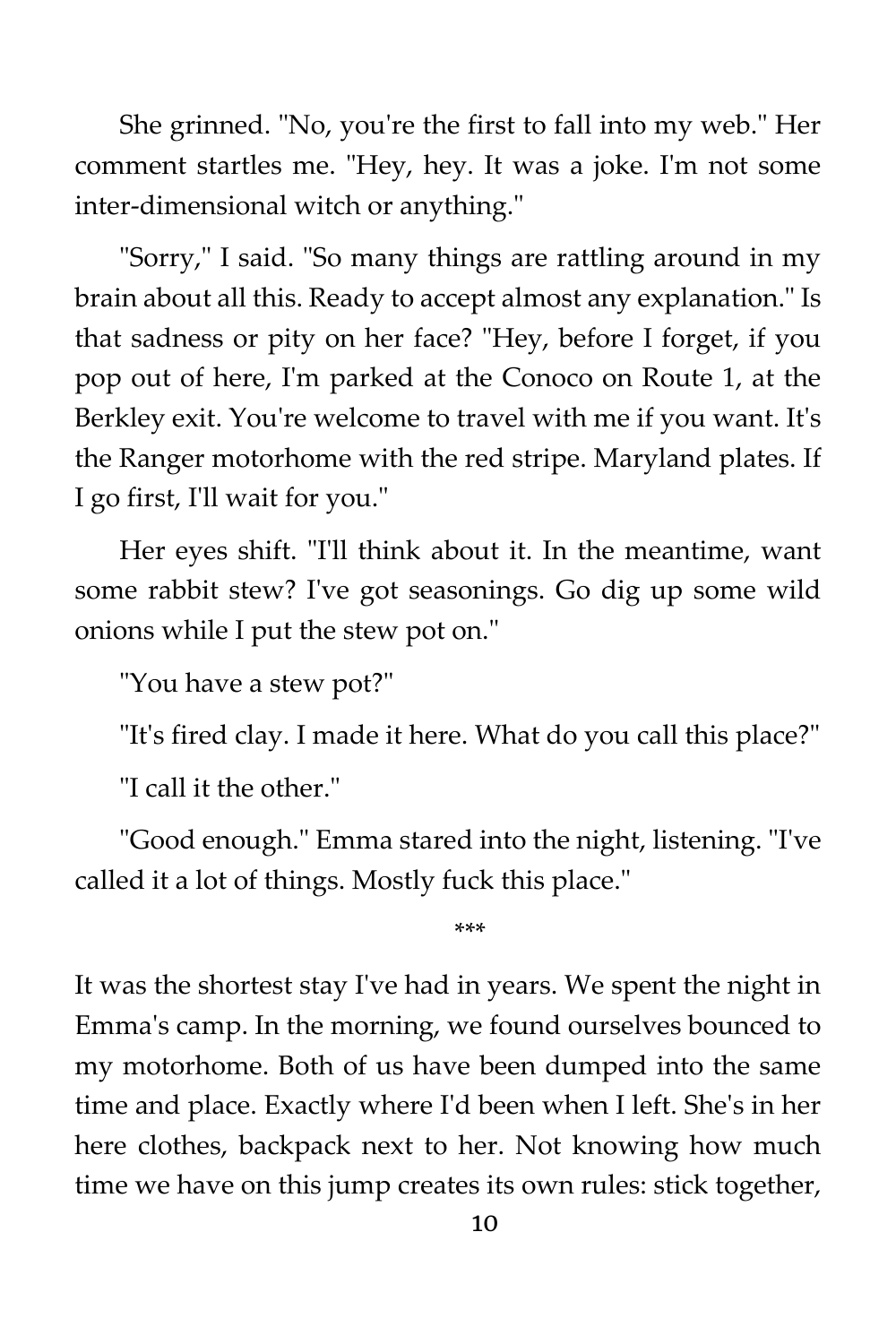drive to Emma's camp's closest point, compare notes while gorging on civilized food.

\*\*\*

As I drove, Emma asked, "Do you think this thing has a center? I mean, a place where the effect is stronger? More frequent? If we knew where, we could get as far from it as possible."

"Hadn't considered it. Possible, I guess. But I haven't seen a difference or patterns in jumps. Been all the way down to Florida and halfway back up the east coast. Except for this quick bounce-back, my stays have been steady at six months. Several years now."

Emma slid her seat back, put her feet up on the dash. "So, we've both been on the move, in the real, for the same amount of time. And now we've jumped together. That opens a lot more questions. Is it simple proximity or something else?"

I glanced over. Emma wants an answer I don't have. I sure wish I had just one, but I have a strong desire to please her. Or is it protect her? I give her the best I have. "Frankly, this can't be something natural. I think we're being jerked around. I can't be certain the decision I made to move to Pennsylvania was my own." We entered Susquehanna State Park. "If I hadn't been making my trip, we never would have met. Well, this is as close as we're going to get with a decent place to park."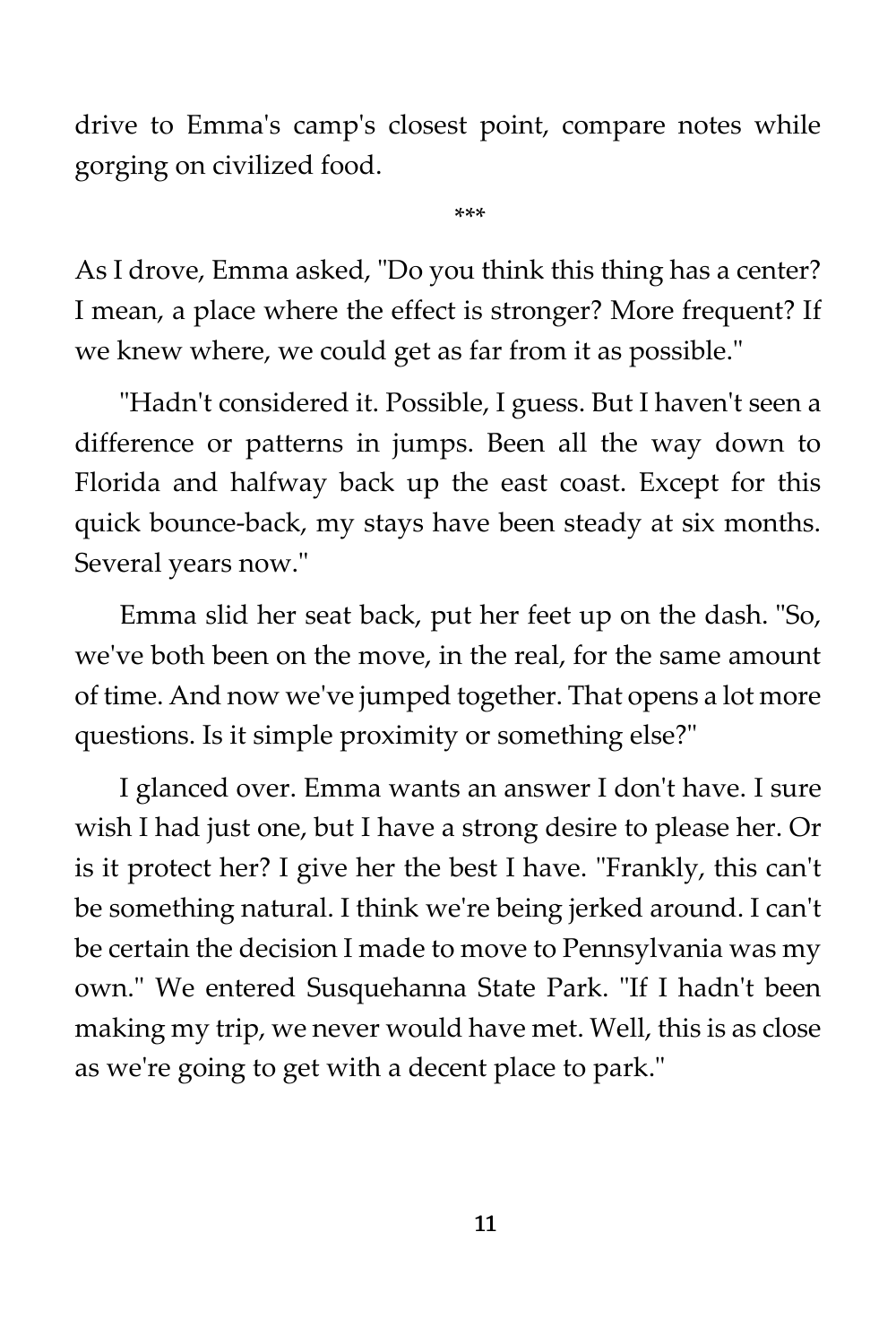By my reckoning, Emma's camp is less than a mile away and my canoe a dozen miles further south as the crow flies. Longer on foot.

"So, we stay here and wait?" asked Emma.

"What's the longest you've been in the real? I mean, in the last year or so?"

"Two weeks for me. How about you?" She taps her knee, accenting her thoughts, wheels turning.

"About ten days," I replied. "So, we may not have long before we bounce again. Let's use this time to plan, compare notes, set some goals."

Emma pulled her shirt away from her chest. "Well, if you don't mind, I'm going to get a shower first. Does the one in here work, or do I need to use the setup at the campground?"

After she showered, we talked for more than an hour before nature called. When I left the bathroom, she was rummaging around in the stacks I pulled down from the top sleeper over the cab to make room for her.

"What's with all the cardboard tubes?" she asks, tapping one in her palm.

"Maps. Travel, geological surveys, historical weather patterns, vegetation, flood plains." I moved closer, wanting to organize the mess and be physically closer.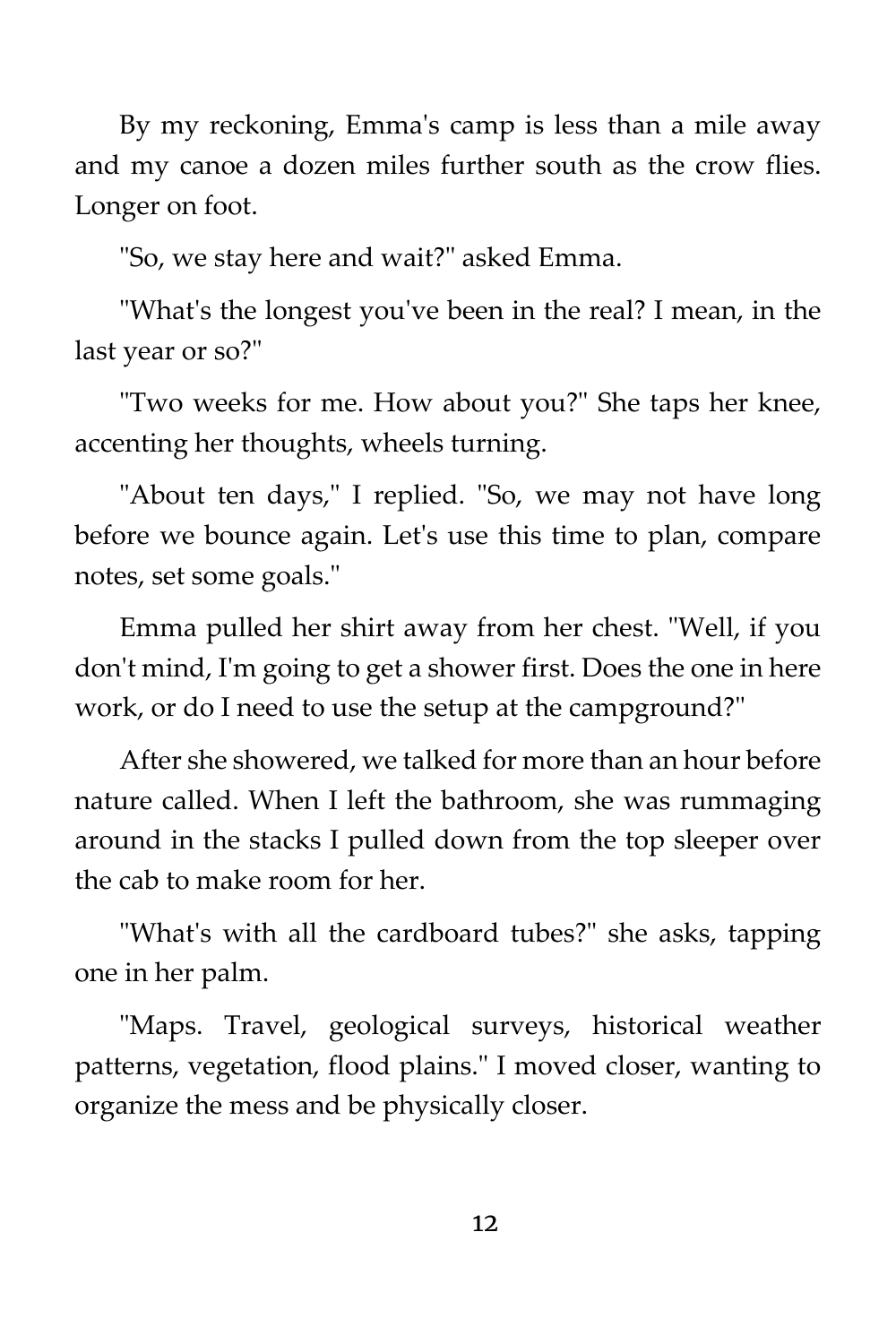"Man, I wish I could carry a tenth of this along my travels. All I've got is a highway map," she says, "and all these books. You've got a pretty sweet natural history library started here."

"Just shove those out of the way. Let's move this heap to the campgrounds."

\*\*\*

"I've got some steaks in the fridge. You're not a vegetarian or vegan, are you?"

"Nope. Meat-eater." Nudging me, she adds, "I must say, I'm impressed. Steak on our first date. You know how to pick 'em. I looked like the wild woman of Borneo when you first saw me."

"Yeah," I grinned, "but you clean up nice."

This feels too normal. Sitting outside my motorhome in lawn chairs, waiting for the steaks to get a proper burn on them, listening to families and other couples at nearby campsites. Some have been here a while  $-$  strung decoration lights, comfortable furniture scattered under stretched awnings.

As I tended our dinner, Emma asked, "Have you ever been touching something alive when you jumped?"

"No, not as I recall. Why?"

"You carry a lot of living things with you. More than fortytrillion non-human cells. Bacteria, viruses, and such. If your gut biome didn't go with you, you'd have a hell of a time with food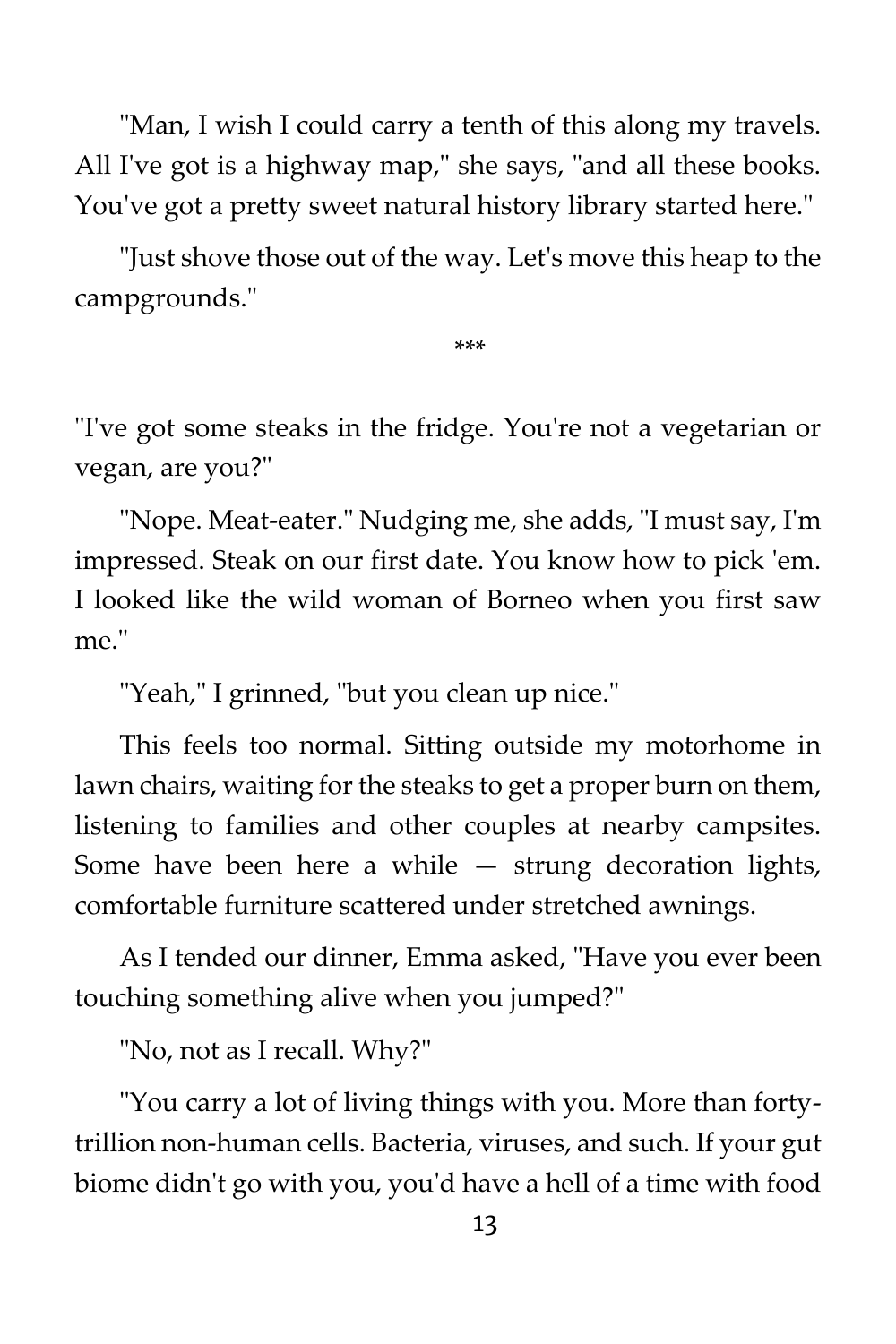digestion. End up with a compromised immune system. I've been wondering if having skin contact with another living being would cause them to travel with me." Hesitating, she wistfully added, "I'd like to have a dog over there. The loneliness, you know?"

She's slipping into a funk. Thinking the same things I've had batter me for so long. Will we be separated after connecting? We eat in silence, stealing glances at one another. I decided to get a dog. If it doesn't go with me when I bounce, it would be nice to have a companion in the real. A mutt that's a few years old would do. Not a puppy needing training, but young enough to have most of its life ahead to share with me. I remember reading somewhere mixed breeds are smarter and less temperamental. More loyal than pure breeds.

\*\*\*

Restless sleep. I feel my bed shift. A warm breath, a whisper in my ear. "Hope you don't mind. It's been so long for me."

Emma's words rouse me. She reaches under the blanket, finding me ready. It is purely primal, purely physical, purely beautiful. For the night, we're the only two people in both worlds.

\*\*\*

We settle on Dog as the name of our new companion. Emma pointed out we wouldn't want a long-haired canine needing removal of matted hair, twigs, and leaves from its coat. Dog is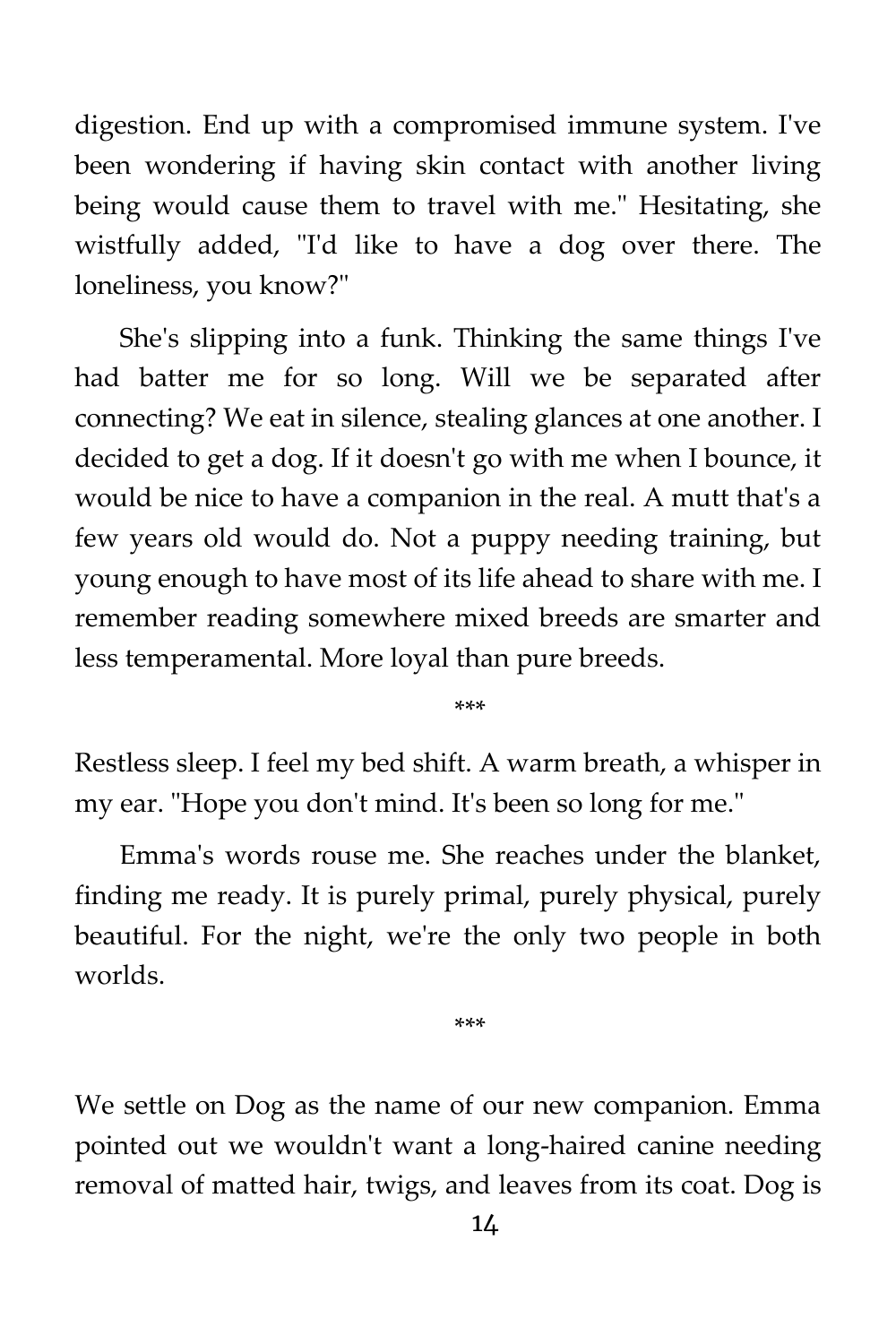a Lab-Shepherd mix if we believe the folks at the pet rescue. I think a few others slipped under the fence in his lineage. He is an attention hound but learned to stay in his corner while we're on the move or shifting things around in the tight squeeze of our mobile nest.

\*\*\*

No dogs, wolves, coyotes. I've seen foxes, but nothing to act as four-legged hunter. No large-bodied competition for us in the other place, and no understanding on our part why there isn't. Smaller animals, squirrels, and other rodents take every opportunity to steal from our food stocks. Dog bounced with us without needing to be touched. He doesn't mind. Here or there, it's all the same to him as long as he gets fed and petted. Like me, when you come right down to it.

Settled in for a nap after a meal of rabbit stew, Emma asked, "The three of us, the chosen  $-$  what else can you call us without it seeming pathetic? — are on a mission to nowhere." She stopped, gave me a head tilt. "What's eating you, Nate?"

"What are we going to do if you get pregnant? We haven't been using any protection."

"Not a problem. Hysterectomy when I was a teenager. Ovaries still there. Though I might get a little bitchy now and again." Laughing, she added, "So watch your step, sailor."

Emma's twelve-year medical career in the navy included two stints with the marines as a combat rated medic. It's made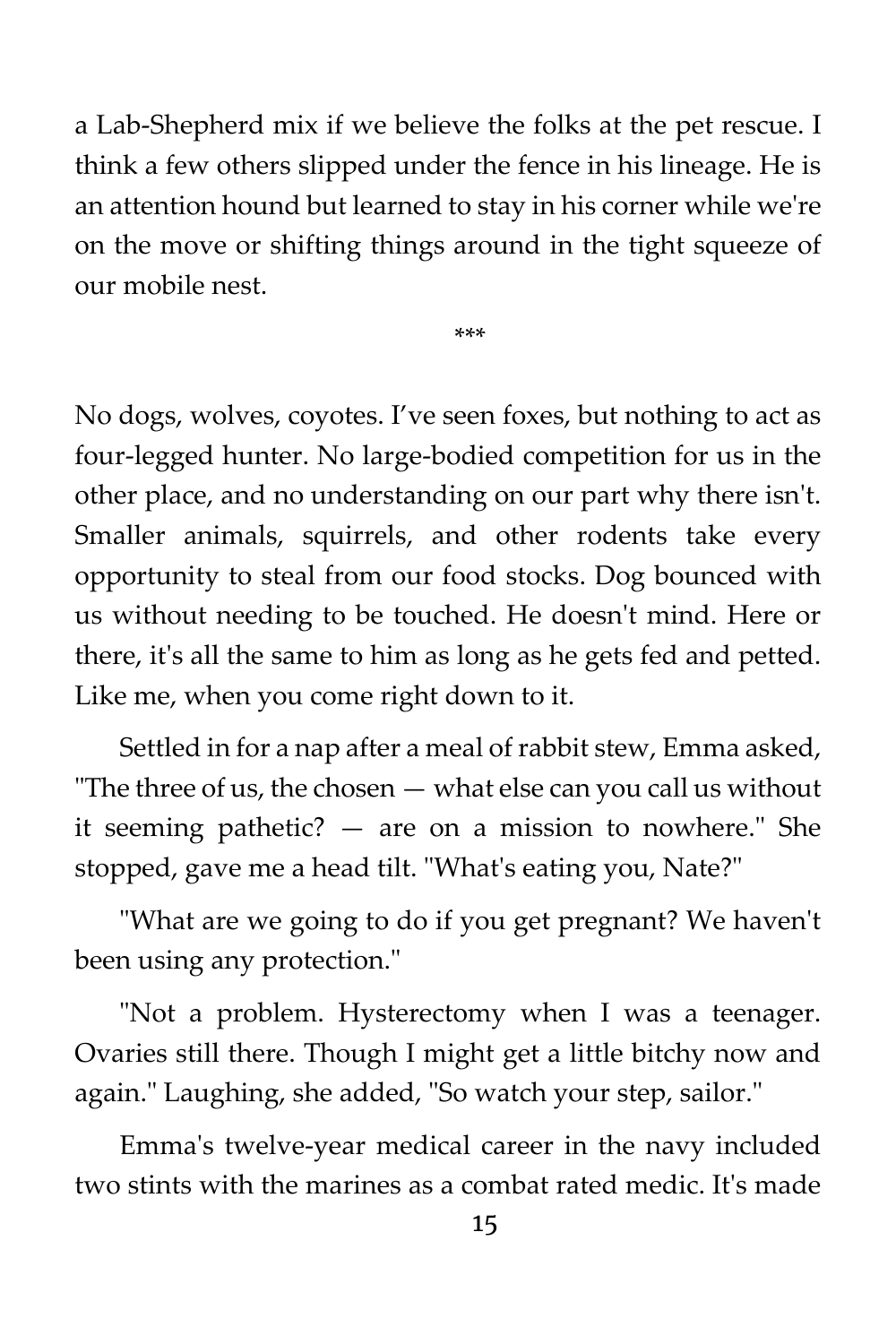her more pragmatic than most women I've known. I didn't realize the marine corps don't have their own medical service. They borrow them from the navy. Emma tells me, "It isn't really borrowing since the marines are a part of the navy, though they don't like to be reminded of that."

Our canoe is full. We've added another outrigger on the other side for better stability. Things are easier now with another set of hands, another pair of eyes. Emma suggested we build a sturdier boat when we get iron tools, one to take sails. Dog makes our evenings, both in the other and the real more like family.

## **Tenth anniversary**

Emma leaned back into my shoulder, her welcome nest every night. "You know, not aging here has its benefits. No accumulation of aches and pains. Our eyesight remains sharp. We've built quite a homestead here."

"Yeah," I say, chuckling and stroking her hair, "And we get two-week vacations in the real twice a year."

"I like having a dependable bounce schedule so we can move between the iron deposits and Titusville without worrying about unexpected pop-outs. Relocating to the oil seeps was a smart move."

"Does calling this place by its name in the real mean anything to you?"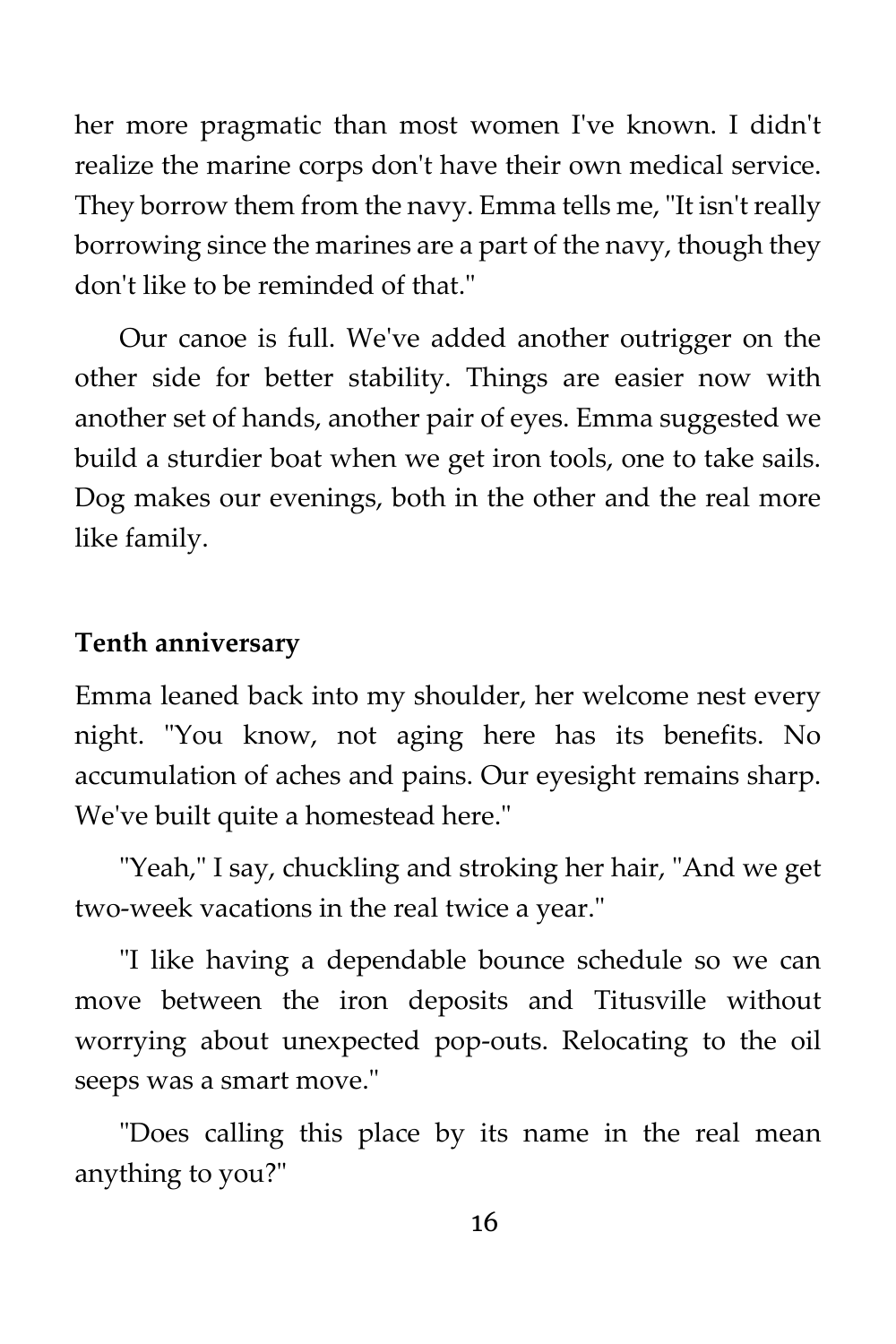"It lends a connection for me between here and there, to our other home. You did a wonderful job forging the boiler and wood stove, but are you serious about building a boat on Lake Erie?"

Before I answer, Dog came around the corner of our porch, rabbit in clenched jaws. After dropping it at my feet, he tries to worm his way between us. Emma gives way. Dog has the most soulful eyes when he wants attention. Baby, his mate, stays under the porch most of the time, tending her newborn pups.

\*\*\*

"Nate! Nate! Come quick!"

Emma's shouts are a cross between alarm and confusion. I'm relieved they aren't of pain. I sprint from the workshop to the garden patch, halting after ten long strides, fifty feet from Emma. She is staring at six children at the edge of the garden, dressed in simple coveralls. They're wearing shoes! Honest-to-God manufactured shoes.

Of the cherub faces, the oldest looks to be about six, and the youngest, maybe four. I'm not much for judging children's ages. When I join Emma, I notice a strangeness about them. They stood in place, side by side, shifting their weight from one foot to the other in silence until Dog came bounding into view.

"Look!" one of the oldest screamed delightedly. "Dog!"